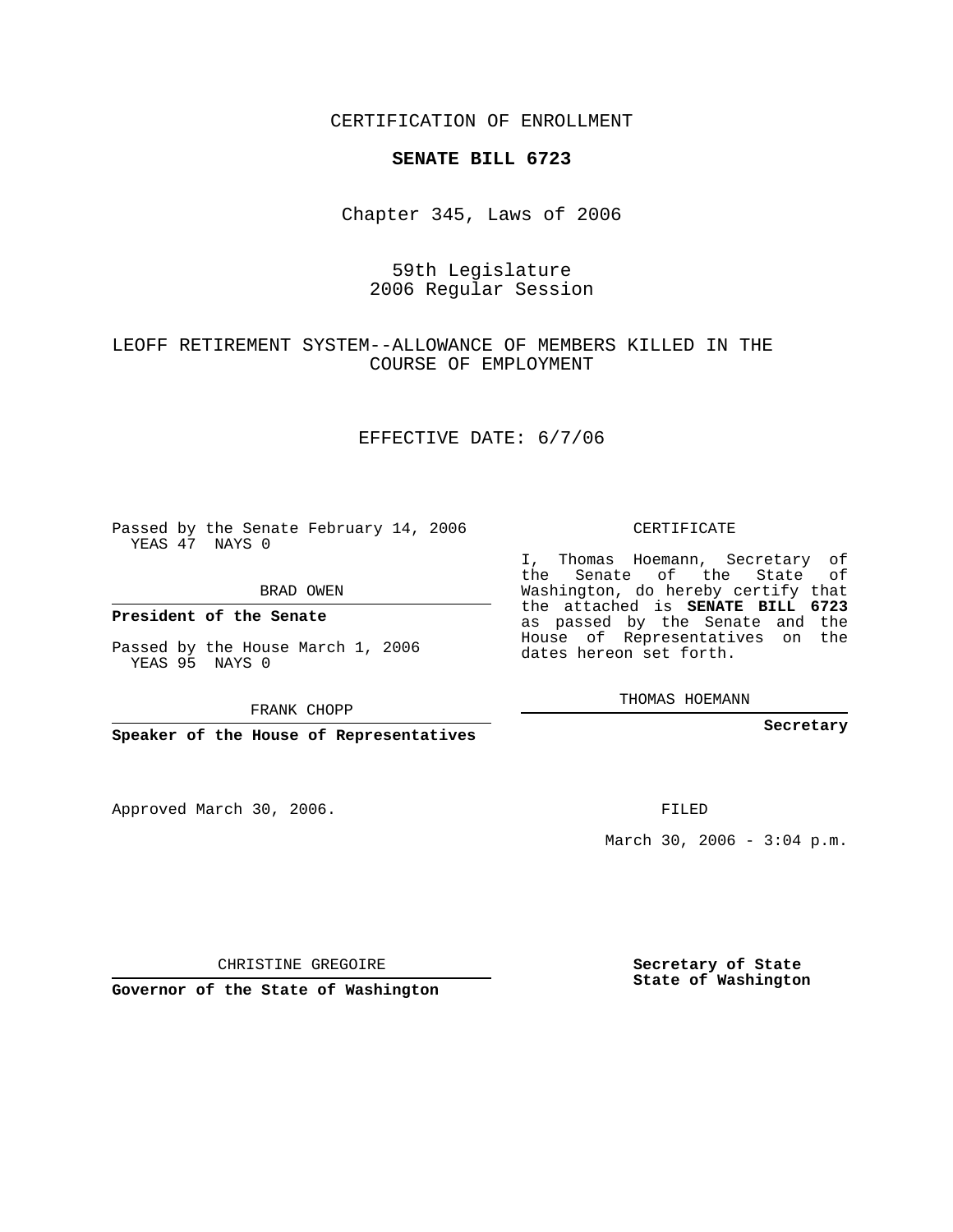## **SENATE BILL 6723** \_\_\_\_\_\_\_\_\_\_\_\_\_\_\_\_\_\_\_\_\_\_\_\_\_\_\_\_\_\_\_\_\_\_\_\_\_\_\_\_\_\_\_\_\_

\_\_\_\_\_\_\_\_\_\_\_\_\_\_\_\_\_\_\_\_\_\_\_\_\_\_\_\_\_\_\_\_\_\_\_\_\_\_\_\_\_\_\_\_\_

Passed Legislature - 2006 Regular Session

## **State of Washington 59th Legislature 2006 Regular Session**

**By** Senators Eide, Delvin, Keiser, Kohl-Welles and Rasmussen; by request of LEOFF Plan 2 Retirement Board

Read first time 01/19/2006. Referred to Committee on Ways & Means.

 AN ACT Relating to the retirement allowance of a member who is killed in the course of employment; amending RCW 41.26.510; amending 2001 c 165 s 6 (uncodified); and creating a new section.

BE IT ENACTED BY THE LEGISLATURE OF THE STATE OF WASHINGTON:

 **Sec. 1.** RCW 41.26.510 and 2004 c 5 s 1 are each amended to read as follows:

 (1) Except as provided in RCW 11.07.010, if a member or a vested member who has not completed at least ten years of service dies, the amount of the accumulated contributions standing to such member's credit in the retirement system at the time of such member's death, less any amount identified as owing to an obligee upon withdrawal of accumulated contributions pursuant to a court order filed under RCW 41.50.670, shall be paid to the member's estate, or such person or persons, trust, or organization as the member shall have nominated by written designation duly executed and filed with the department. If there be no such designated person or persons still living at the time of the member's death, such member's accumulated contributions standing to such member's credit in the retirement system, less any amount identified as owing to an obligee upon withdrawal of accumulated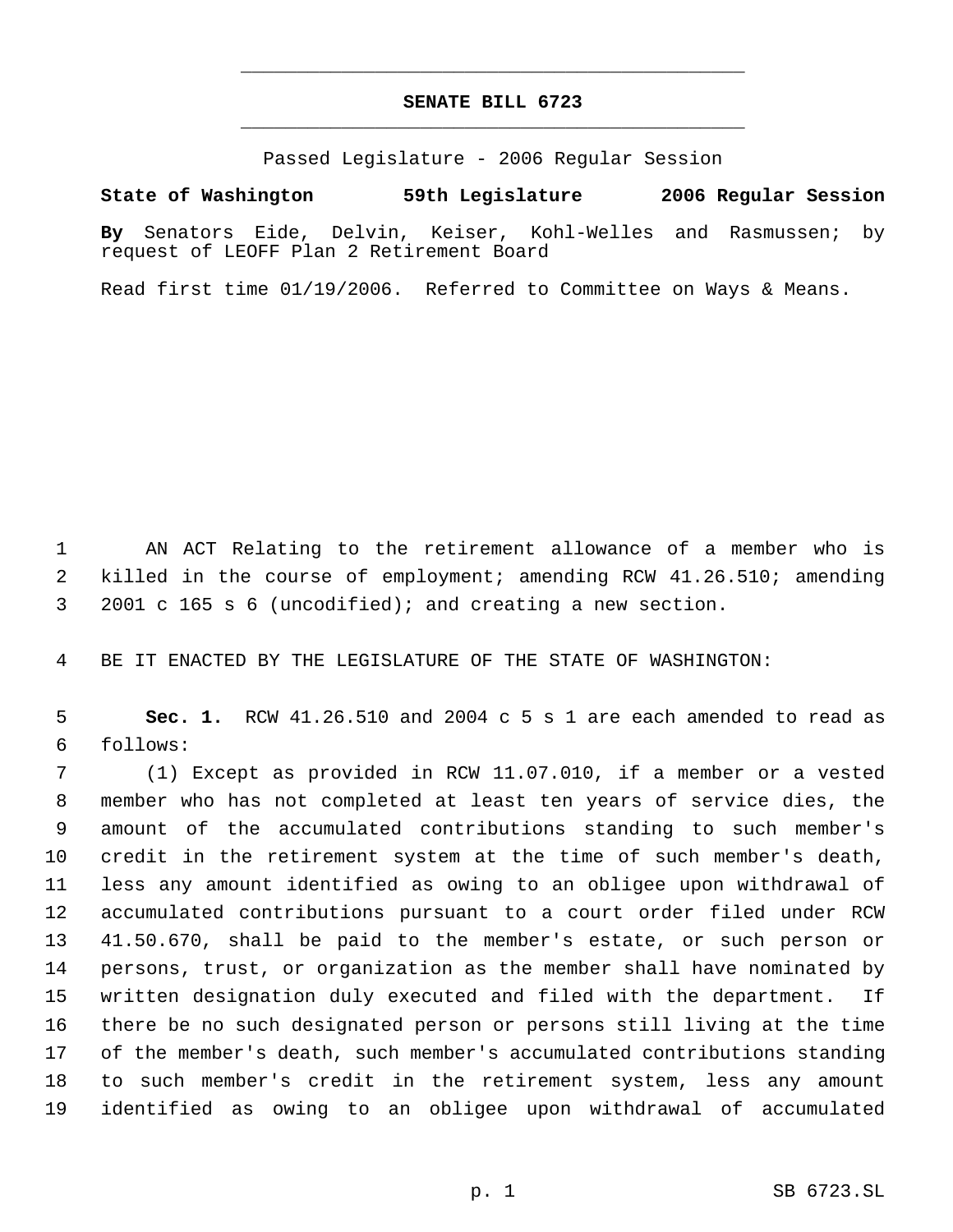contributions pursuant to a court order filed under RCW 41.50.670, shall be paid to the member's surviving spouse as if in fact such spouse had been nominated by written designation, or if there be no such surviving spouse, then to such member's legal representatives.

 (2) If a member who is eligible for retirement or a member who has completed at least ten years of service dies, the surviving spouse or eligible child or children shall elect to receive either:

 (a) A retirement allowance computed as provided for in RCW 41.26.430, actuarially reduced by the amount of any lump sum benefit identified as owing to an obligee upon withdrawal of accumulated contributions pursuant to a court order filed under RCW 41.50.670 and actuarially adjusted to reflect a joint and one hundred percent survivor option under RCW 41.26.460 and if the member was not eligible for normal retirement at the date of death a further reduction as described in RCW 41.26.430; if a surviving spouse who is receiving a retirement allowance dies leaving a child or children of the member under the age of majority, then such child or children shall continue to receive an allowance in an amount equal to that which was being received by the surviving spouse, share and share alike, until such child or children reach the age of majority; if there is no surviving spouse eligible to receive an allowance at the time of the member's death, such member's child or children under the age of majority shall receive an allowance share and share alike calculated as herein provided making the assumption that the ages of the spouse and member were equal at the time of the member's death; or

 (b)(i) The member's accumulated contributions, less any amount identified as owing to an obligee upon withdrawal of accumulated contributions pursuant to a court order filed under RCW 41.50.670; or

 (ii) If the member dies on or after July 25, 1993, one hundred fifty percent of the member's accumulated contributions, less any amount identified as owing to an obligee upon withdrawal of accumulated contributions pursuant to a court order filed under RCW 41.50.670. Any accumulated contributions attributable to restorations made under RCW 41.50.165(2) shall be refunded at one hundred percent.

 (3) If a member who is eligible for retirement or a member who has completed at least ten years of service dies after October 1, 1977, and is not survived by a spouse or an eligible child, then the accumulated contributions standing to the member's credit, less any amount